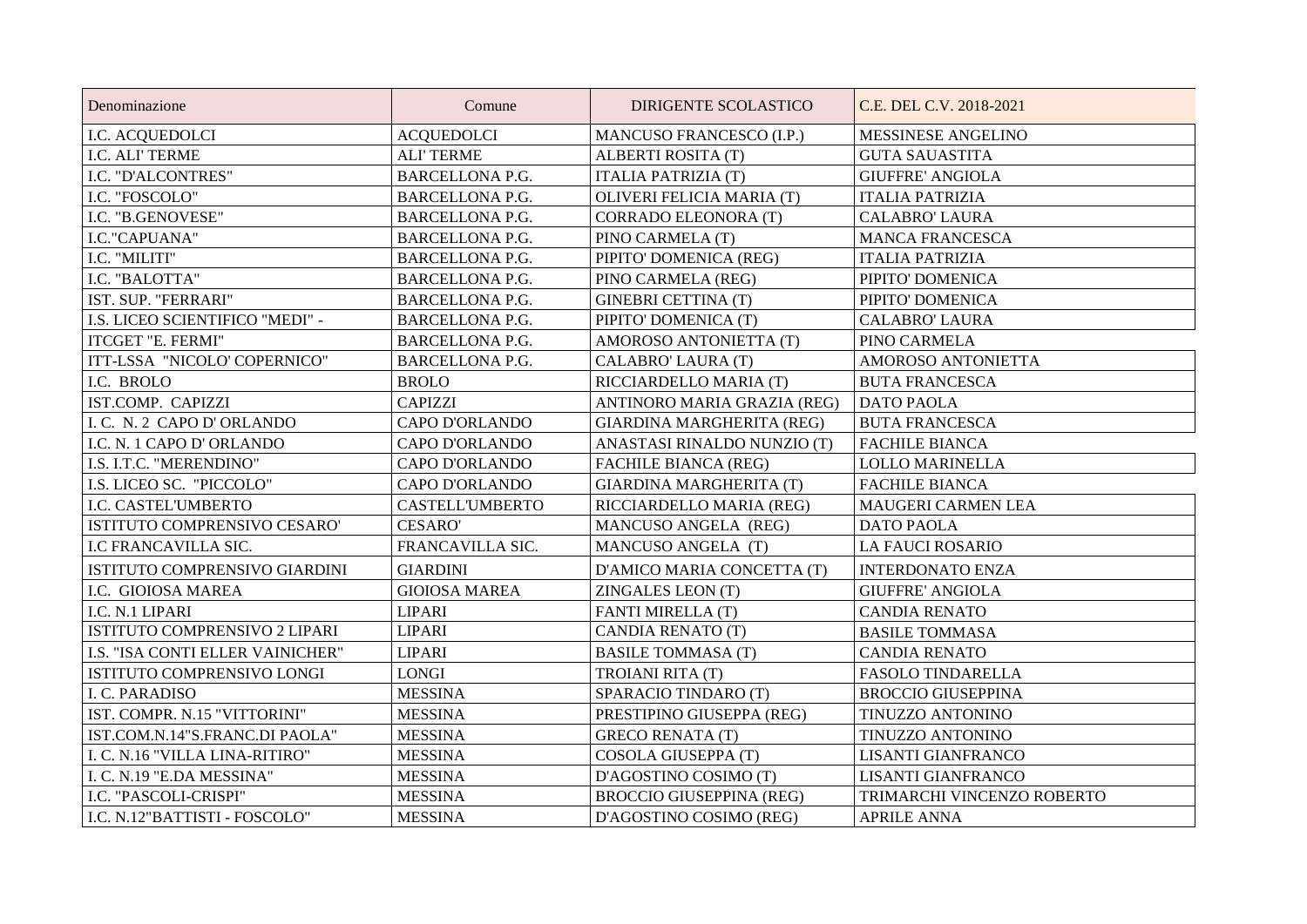| <b>I.C. "BOER-VERONA TRENTO"</b>         | <b>MESSINA</b>    | LONGO SANTO (T)                | DE FRANCESCO GIOVANNA       |
|------------------------------------------|-------------------|--------------------------------|-----------------------------|
| I.C. "MAZZINI"                           | <b>MESSINA</b>    | <b>GENOVESE DOMENICO (T)</b>   | <b>MANCUSO ANGELA</b>       |
| <b>I.C. S.MARGHERITA</b>                 | <b>MESSINA</b>    | TRINGALI LAURA (T)             | <b>ABBATE ROSARIO</b>       |
| IC N.2 "D'ACQUISTO"                      | <b>MESSINA</b>    | RUGGERI PIETRO (T)             | CAVALLARO ANGELO            |
| <b>I.C. "GIOVANNI XXIII"</b>             | <b>MESSINA</b>    | CELESTI CATERINA (T)           | <b>QUATTROCCHI C.TTA</b>    |
| I. C. N.13 "A.LUCIANI"                   | <b>MESSINA</b>    | PATANE' GRAZIA (T)             | <b>APRILE ANNA</b>          |
| <b>I.C. N.4 "G.LEOPARDI"</b>             | <b>MESSINA</b>    | SCHIRO' ROSALIA (REG)          | <b>RUGGERI PIETRO</b>       |
| <b>I.C. "LA PIRA - GENTILUOMO"</b>       | <b>MESSINA</b>    | LO MANTO LUISA (T)             | <b>SCHIRO' MARIA</b>        |
| IC "CANNIZZARO-GALATTI"                  | <b>MESSINA</b>    | CACCIOLA GIOV. EGLE CANDIDA    | <b>LOTETA MARIO</b>         |
| <b>I.C. "MANZONI - DINA E CLARENZA"</b>  | <b>MESSINA</b>    | <b>SCHIRO' ROSALIA (T)</b>     | <b>MESSINA GIOVANNA</b>     |
| I. C. N.11 "PAINO-GRAVITELLI"            | <b>MESSINA</b>    | QUATTROCCHI CONCETTA (T)       | CACCIOLA GIOV. E.C.         |
| I.C. N. 7 "ENZO DRAGO"                   | <b>MESSINA</b>    | SCOLARO GIUSEPPA (T)           | <b>COLLURA NINO ANDREA</b>  |
| I.C. "MAZZINI-GALLO"                     | <b>MESSINA</b>    | DI BENEDETTO M. (T)            | TRIMARCHI VINCENZO ROBERTO  |
| I.C. "GIUSEPPE CATALFAMO"                | <b>MESSINA</b>    | CAVALLARO ANGELO (T)           | <b>ABBATE ROSARIO</b>       |
| I.C. "TREMESTIERI"                       | <b>MESSINA</b>    | <b>BROCCIO GIUSEPPINA (T)</b>  | SANTOMARCO TERRANO TERESA   |
| IST. SUP. "BISAZZA"                      | <b>MESSINA</b>    | <b>GAMMERI ANNAMARIA (T)</b>   | CACCIOLA GIOV. EGLE CANDIDA |
| IST. ISTR. SUP. "ANTONELLO"              | <b>MESSINA</b>    | MUSCHERA' MARIA (T)            | CAVALLARO ANGELO            |
| <b>I.S. LICEO CL. "LA FARINA-BASILE"</b> | <b>MESSINA</b>    | PRESTIPINO GIUSEPPA (T)        | DE FRANCESCO GIOVANNA       |
| <b>I.S. LICEO CLASSICO "MAUROLICO"</b>   | <b>MESSINA</b>    | DE FRANCESCO GIOVANNA (T)      | MESSINA GIOVANNA            |
| LICEO SC. "ARCHIMEDE"                    | <b>MESSINA</b>    | SCAVELLO MARIA FLAVIA (T)      | <b>MANCA FRANCESCA</b>      |
| LICEO SCIENTIFICO "SEGUENZA"             | <b>MESSINA</b>    | LEONARDI LETTERIA (T)          | QUATTROCCHI CONCETTA        |
| IST. TEC. ECONOMICO "A.M.JACI"           | <b>MESSINA</b>    | SGRO' MARIA ROSARIA (T)        | SABATO ANTONIO              |
| IST. SUP. "MINUTOLI"                     | <b>MESSINA</b>    | LA TONA PIETRO GIOVANNI (T)    | <b>BROCCIO GIUSEPPINA</b>   |
| <b>I.S. ITI "VERONA TRENTO"</b>          | <b>MESSINA</b>    | DI PRIMA SIMONETTA (T)         | <b>MANCUSO ANGELA</b>       |
| LICEO STATALE "E. AINIS"                 | <b>MESSINA</b>    | PARISI ELIO (T)                | <b>SCHIRO' MARIA</b>        |
| ITN "CAIO DUILIO"                        | <b>MESSINA</b>    | <b>SCHIRO' MARIA (T)</b>       | <b>RUGGERI PIETRO</b>       |
| <b>I.C. PRIMO MILAZZO</b>                | <b>MILAZZO</b>    | RIGOLI ELVIRA (T)              | NICOSIA CATERINA            |
| <b>I.C. SECONDO MILAZZO</b>              | <b>MILAZZO</b>    | LE GROTTAGLIE PALMA ROSA (T)   | <b>CAPPUCCIO LAURA</b>      |
| <b>I.C. TERZO MILAZZO</b>                | <b>MILAZZO</b>    | <b>VADALA' STELLARIO (REG)</b> | PINO CARMELA                |
| IST. SUP. "G.B. IMPALLOMENI"             | <b>MILAZZO</b>    | NICOSIA CATERINA (T)           | <b>BASILE TOMMASA</b>       |
| <b>I. I. S. "RENATO GUTTUSO"</b>         | <b>MILAZZO</b>    | <b>GUIDALDI DELFINA (T)</b>    | <b>CAPPUCCIO LAURA</b>      |
| IST TEC. ECON. TECNOL. "L.DA VINCI"      | <b>MILAZZO</b>    | <b>SCOLARO STEFANA (T)</b>     | RIGOLI ELVIRA               |
| IST. TEC. TECNOL. "E. MAJORANA"          | <b>MILAZZO</b>    | VADALA' STELLARIO (T)          | NICOSIA CATERINA            |
| ISTITUTO COMP. "T. AVERSA"               | <b>MISTRETTA</b>  | ANTINORO MARIA GRAZIA (T)      | AMOROSO ANTONIETTA          |
| IST. SUP. "MANZONI"                      | <b>MISTRETTA</b>  | AMOROSO ANTONIETTA (REG)       | ANTINORO MARIA GRAZIA       |
| ISTITUTO COMPRENSIVO NOVARA SIC.         | NOVARA DI SICILIA | CANALE FRANCESCA (T)           | <b>LOTETA MARIO</b>         |